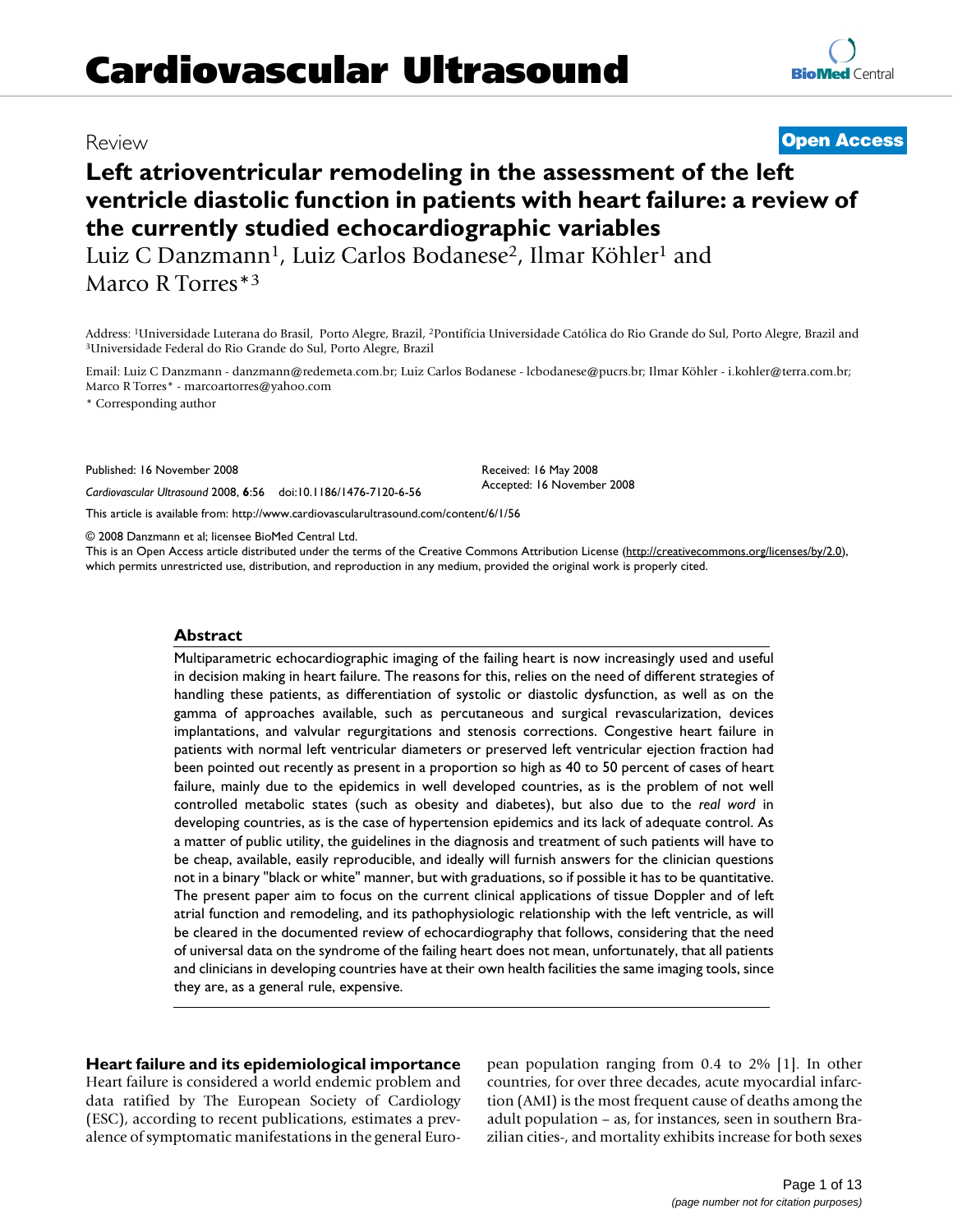as the age increases [2]. Cardiac failure (CF) in fact is a complex syndrome, embracing systemic complications determined by all forms of heart disease, and it is the common end for the most prevalent illnesses, like the atherosclerotic coronary disease and systemic arterial hypertension (SAH). The population percentage growth of elderly people in Brazil is a fact, at it is estimated to be around 30 million over 60 years of age in 2025, or 15% of the expected Brazilian population for the period [3], and this will much contribute for the increase of incidence and prevalence in the rates of heart failure. In this context, the epidemiological importance of the syndrome justifies the significant growing interest in the research area through the organization of CF specific investigation centers in University hospitals, and public policies of investment aiming at primary or secondary prevention of the risky population.

#### **Heart structure redefinition and function importance in the cardiac failure study**

Under the physiopathologic point of view, CF is characterized as myocardial function failure. Without neglecting the autonomous nervous system hormonal mechanisms or the other adapting or deleterious bimolecular implications, the most relevant aspect is that, in this case, the cardiac structure does not provide contraction and ejection with sufficient systolic volume, and does not promote the adequate diastolic arrangements or both situations are not processed appropriately. And this heart dysfunction is closely associated with the heart geometric structural alterations. According to this statement, the aggregation of CF diagnostic stratification is mentioned, not only based on clinical symptom classes but also associated with structural dysfunction stages (A, B and D) proposed by the *Sociedade Brasileira de Cardiologia* [3] and the *American College of Cardiology/American Heart Association* [4] the guidelines for the CF diagnosis and clinical care. This proposition suggests all the manners of incorporating information on etiology data, physiopathology, geometric structure and heart function which range from an absent situation of structural heart alteration (phase A) to a terminal stage of myocardial dysfunction (phase D). At the same time, another recent highly interesting focus on the CF study involves the discussion of the actual importance in the search for information related to the left ventricular systolic and diastolic functions (LV) [5]. A direct consequence of this discussion is the conceptual division in CF with preserved contractile function and contractile dysfunction [6,7]. Recent population-based studies have shown an about equal prevalence of both with a higher mortality rate in the systolic dysfunction group, however, with similar indices in terms of morbidity [8]. Therefore, a new conception if CF emerged with the need for a conceptual definition based on the analysis of the LV systolic and diastolic function generating a dynamic and constant discussion on the method of cardiac functional assessment, the use of LV geometry additional data, the left atrium and direct chamber functions as well as the functional capacity indices. The complexity of the CF diagnostic clinical approach has increased in the last decade; on the other hand, with the advent of many heart evaluation indices, there is an increasing need to define which actions are really effective, the signified levels, its effect size and the cost which they represent.

# **Diastolic function evaluation in cardiac failure patients**

The LV diastolic function can be measured by estimate or index direct measurement through various cardiovascular imaging methods: radioisotopic ventriculography, heart catheterization, and magnetic resonance imaging, however, the echocardiographic-Doppler study is the most applied tool, due to its high feasibility of transmitral Doppler indices, almost universal availability and low cost [9].

#### **Echocardiography by transmitral pulsed Doppler and pulmonary veins: a description of classical qualitative patterns and method limitations**

Since 1980, the pulsed Doppler technique for the left ventricular analysis allows the diastole study in a noninvasive form, initially in animals then in human beings [10]. The information obtained with the technique permits standardization within acceptable variations of what the normal and the alternate diastole are in terms of echocardiography.

Various studies have used the transmitral Doppler (TD) recognizing normal and alternate diastole patterns. According to the technical point of view, the TD analyzes the blood flow by measuring the high frequency signals and the low amplitude of the blood cells [11]. The method proposes the following indices for the diastolic analysis: E-wave (early ventricular filling); A-wave (late ventricular filling); E/A ratio; isovolumic relaxation time (IVRT); E-wave peak velocity (E); E-wave deceleration time (EDT), A-wave duration (A-dur). The flow analysis by pulsed Doppler of the pulmonary veins allows the acquisition of additional indices: flow systolic peak (S) – divided in S1 an S2-flow diastolic peak (D), atrial reverse flow peak (AR) and duration rate of this reverse flow (ARdur). Important information for the diastolic pattern characterization is obtained through a detailed analysis of the available parameter set, making use of the transmitral Doppler method and the pulmonary veins, as follows: (a) normal function: generally observed in youngsters; the early filling is dominant with  $E/A$  ratio  $> 1$ . There is a light predominance of peak D and AR and AR-dur minimal amplitude; deficient relaxation or relaxation deficit: there is a minor peak of early filling velocity; therefore, the E/A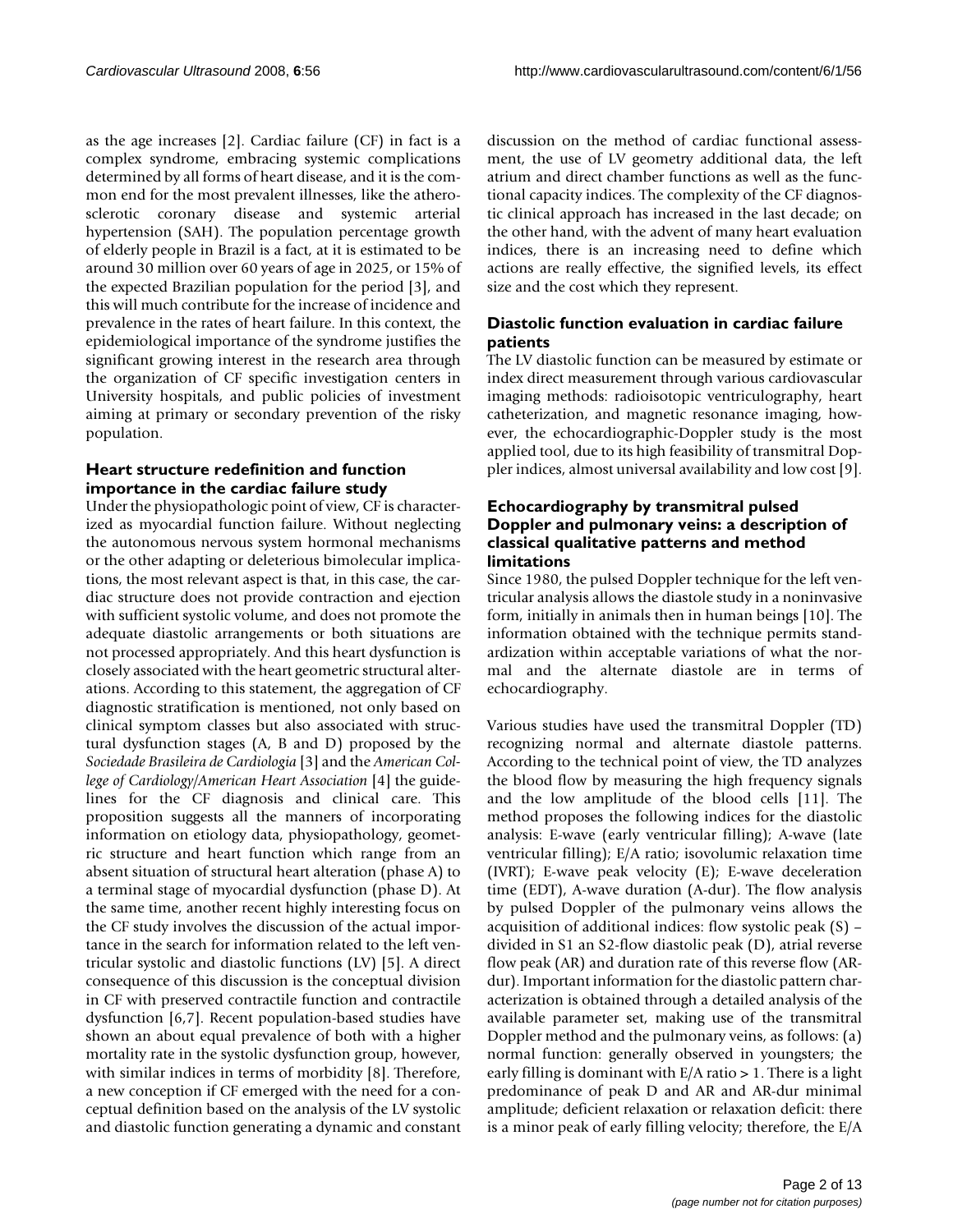ratio is > 1. The IVTR and the EDT are higher. In pulmonary veins, the D velocity according to the E-wave is diminished and compensated by the systolic S flow. The AR and the AR-dur usually remain unchanged but can increase according to the elevation of the LV final diastolic pressure. The pattern is related to ischemia, hypertrophy or even to infiltrative cardiomyopathies in initial stage; (b) *Pseudonormal* pattern: it presents an E/A > 1 ratio as the normal pattern; however, it reflects a velocity increase of the E-wave flow secondary to the pressure elevation in the left atrium, a relaxation deficit and an initial decrease of the LV compliance. The IVTR is diminished due to the higher initial transmitral gradient. The pulmonary venous flow presents abnormal D velocity predominance as this one relates with the increase of the early mitral flow (Ewave). This situation represents an ischemia dysfunction progression, hypertensive or LV overload eventually becoming difficult to differentiate in relation to the real normal pattern; (c) restrictive pattern: the velocity of the early diastolic filling is increased which results in E/A ratio > 2 and in an IVTR and EDT decrease. In this case, the rapid blood flow to the less complacent ventricle results in a rapid elevation of the LV filling pressure, supplanting the atrial pressure which could also cause ventricle-atrial

regurgitation in the diastolic phase. As it was observed in the previous pattern, there is here a pulmonary venous flow diastolic increase which corresponds to the transmitral E-wave elevation. The AR and the AR-dur are increased and they keep a positive correlation with the LV final diastolic pressure. The restrictive pattern is related to advanced stages of heart failure and with the worst clinical prognosis (Figure 1).

The TMD index contribution to the CF diagnostic and prognostic measurement is undeniable [12-15], even though the method is questionable under the technical point of view. The difficulties and limitations are based on the variability in different clinical and haemodynamic conditions. The effects of the left atrial pressure variation on the LV preload different degrees eventually produce a *pseudonormalization* or even a restrictive pattern type; the heart rate elevation leads to the velocity alterations and often to the spectral Doppler wave fusion with a consequent loss of the qualification analysis of the ratio between the waves. Meanwhile, the LV preload variable status can also set alterations inversely proportional in the TMD indices. It is reasonable, however, that this method



#### Figure 1

**LV diastolic indices measured by transmitral Doppler**. E: LV early filling flow velocity; A: late filling flow velocity; EDT: E-wave deceleration time; IVRT: LV isovolumic myocardial relaxation time.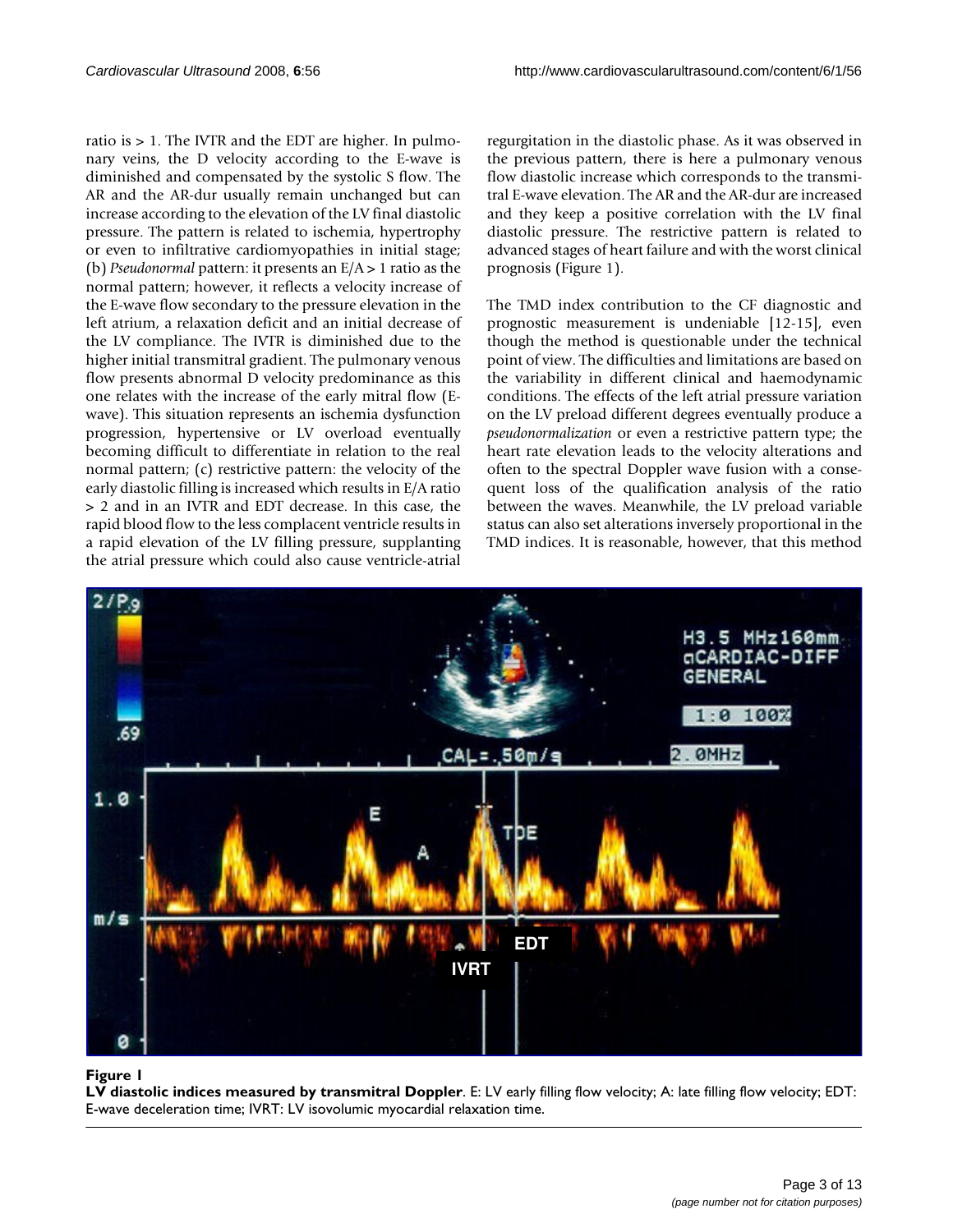is complemented with others for a comprehensive ventricular filling function analysis [16].

# **Pulsed tissue Doppler contribution for the diastolic measurement**

The tissue pulsed Doppler (TPD) consists of a modality linked with the echocardiography by Doppler which allows the estimate of the myocardial displacement velocity during the cardiac cycle analysing signals of low frequency and high amplitude produced by the myocardial tissue [11].

The myocardial velocity phenomenon can be analyzed by three models: bidimensional coded by color, unidimensional coded by color, and the more commonly used, the pulsed spectral mode, with which the systolic myocardial displacement S', and the E' and A' waves can be respectively registered (Figures 2 and 3).

The tissue Doppler E' velocity index is primarily influenced by left atrial pressure, left ventricle relaxation and left ventricle systolic pressure in order of decreasing significance [16], and for its procedure, this and the other indices are taken with the volume-sample placement in the myocardial region next to the mitral valve ring in the LV septal and lateral wall or in any other myocardial segment which will be measured [17]. This possibility in various myocardial segments confers the "segmental diastolic" information acquisition property, which can also be useful in myocardial ischemia investigation and in the ventricular dissynchronism analysis [18].

# **Which evidences do validate the tissue Doppler index addition?**

The TMD index susceptibility, in relation to the LV preload variations, represents this method main disadvantage for the diastolic analysis in a global manner. The TPD indices contribute to a less susceptible measurement to the preload variation. In a recent study performed by our research group, we have observed that in the hypertensive diastolic measurement, there was not significant variation of E' index with the bedside noninvasive maneuvers that induces the preload elevation ( $E' = 8.2 \pm 2.3$  cm/  $s \times E' = 8.3 \pm 2.2$  cm/s, P = NS), while the TMD index E has varied significantly ( $E = 68.9 \pm 11.9$  cm/s  $\times$  E = 75.8  $\pm$  15.7 cm/s), (Figure 4). This property could be very helpful in the differentiation between the normal and *pseudonormalized* patterns [19,20].



#### **Figure 2**

**LV diastolic pattern by tissue Doppler**. S': LV systolic myocardial displacement velocity; E': LV early diastolic displacement velocity; A: LV late diastolic displacement velocity.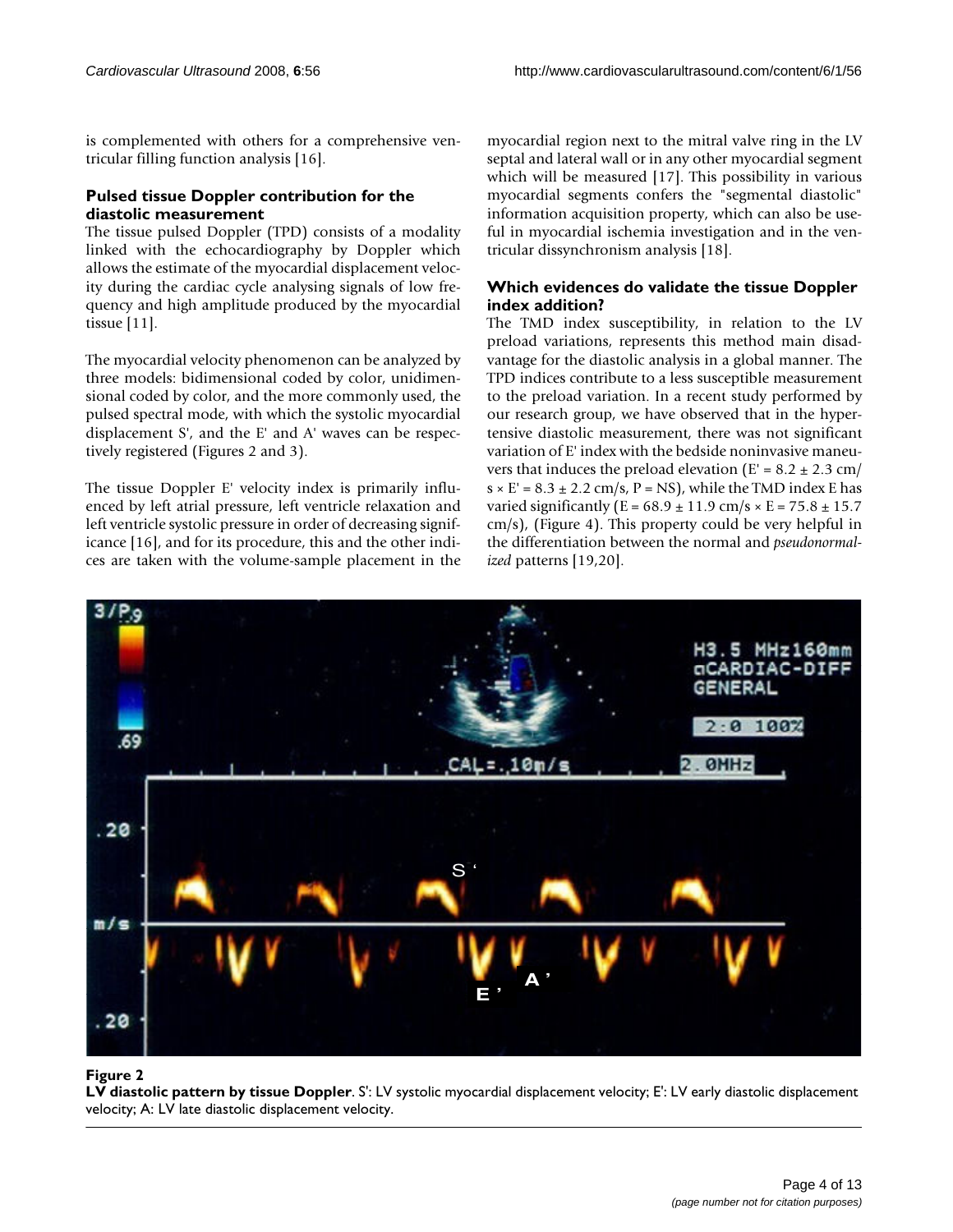

# LV diastolic patterns measured by transmitral Do **Figure 3** ppler of the pulmonary flow and tissue Doppler

**LV diastolic patterns measured by transmitral Doppler of the pulmonary flow and tissue Doppler**. E/A ratio between the LV early filling flow E velocity and late flow A measured by transmitral Doppler EDT: E-wave deceleration time; S: pulmonary flow systolic velocity peak; D: pulmonary flow diastolic velocity peak; RA: retrograde atrial velocity peak; RA-dur: retrograde atrial flow duration; ms: milliseconds; E/E: ratio between the early filling flow E velocity measured by transmitral Doppler and the LV early diastolic myocardial displacement E' velocity measured by tissue Doppler.

#### **Mitral Doppler and tissue pulsed Doppler indices in basal condition and elevation of preload**

In the invasive study model, Sohn et al [21], already showed the advantages of this method in relation to the transmitral flow summarized in the preload reduced influence in the E' variable obtained by TPD. While analysing 20 patients with diastolic dysfunction by altered relaxation – detected by transmitral Doppler – an abnormal relaxation diastolic pattern change to *pseudonormalized* was observed after the infusion of 500 to 700 ml of saline physiological solution (0.9% NaCl concentration), but the TPD diastolic pattern analysis did not show any significant alteration (E' =  $5.3 \pm 1.2$  cm/s × E' =  $5.7 \pm 1.4$ cm/s,  $P = NS$ ).

This TPD index behavior was partially questioned in a recent publication by Hsiao et al. [22] in which the authors have studied 81 patients in hemodialysis without segmental contractile alterations, stratified according to the weight loss post-dialysis and observed preload inde-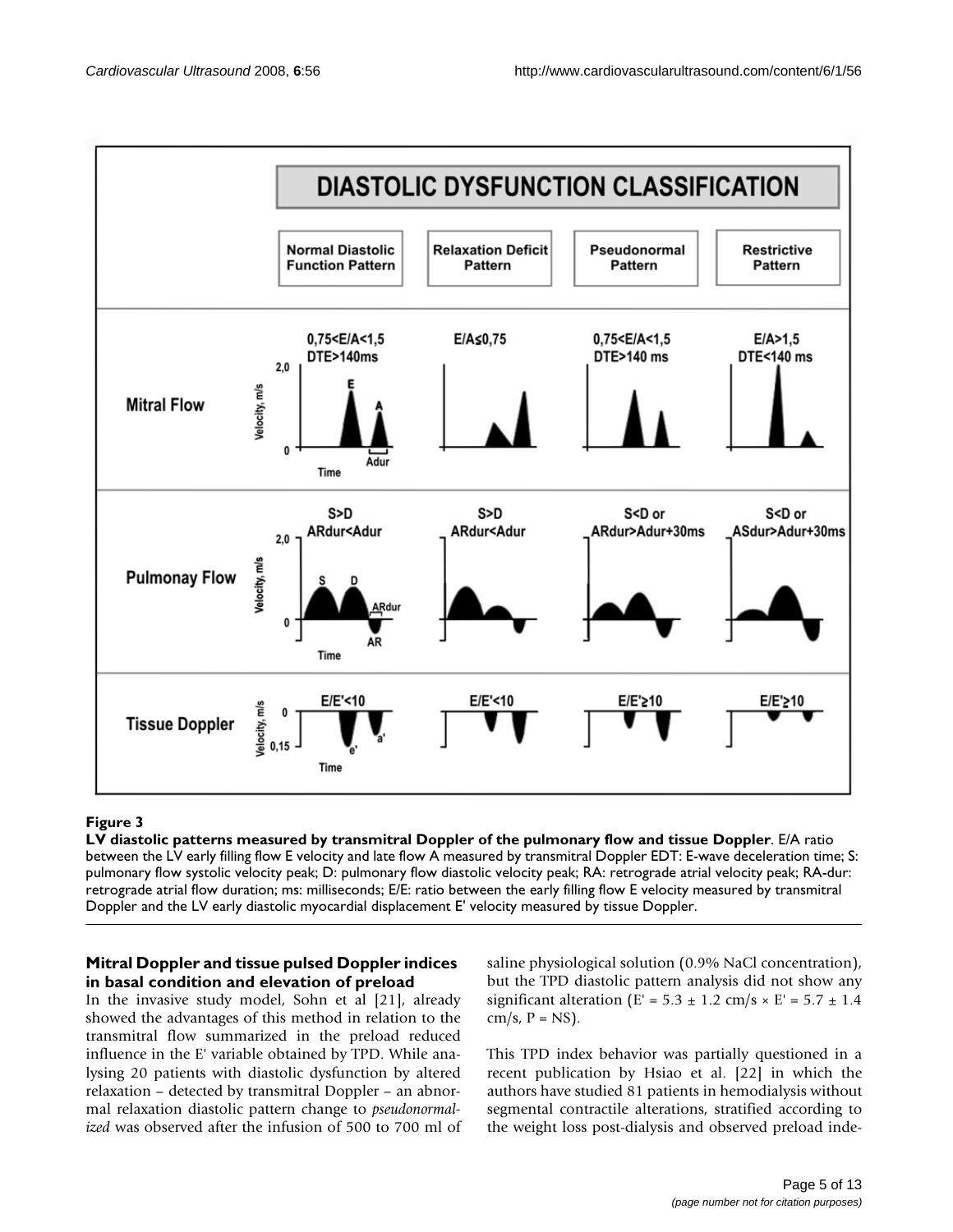

pendence when the dialytic loss was less than 2 kg. When the loss was higher, the TPD varied significantly. Even so, it is consensual the fact that the technique is less pre-load dependent than the traditional DTM indices and that it adds significant information to the diastolic evaluation. However, in a population similar to the one referred above, and original study has shown in counterpoint to the latter, that there was no significant variation in the TPD, E', A', and E'/A' indices before preload variation by lower member sustained elevation imposed on patients of all ages, one hour after the hemodialysis, while the MTD, E, A and E/A indices varied significantly [23]. It is extremely important to emphasize that the E' index reflects the early ventricular relaxation and it has also been validated against the *Tau* index (time constant isovolumic relaxation), considered the gold-standard for LV myocardial relaxation, according to Sohn et al. [21]. In this study, the authors have obtained a correlation between E' and *Tau* ( $r = -0.56$ ,  $P < 0.01$ ) in 38 volunteers with relaxation abnormalities. Recently, an important study has been published by Nagueh et al. [24] in which there were an attempt to relate MTD and TPD data with pulmonary capillary pressure measures through pulmonary artery catheterization of 60 volunteers.

When both methods (MTD and TPD) were used in E/E' ration, a strong and statistically significant correlation was obtained with the capillary pressure measured by catheter  $(r = 0.87, P < 0.001)$ . Besides, the study allowed the verification of patients with  $E/E'$  ration  $> 10$  predicting a pulmonary capillary pressure > 15 mmHg with 97% sensibility and 78% specificity, and this study has placed the E/E' ratio in a quite promising position, as a diastolic index, stimulating many other subsequent studies. Ommen et al. [25], while analysing 150 consecutive

patients set out for cardiac catheterization and submitting them to an echocardiograph evaluation MTD and DPT concomitantly to the intraventricular pressure measurement, have verified a significant correlation of the E/E' ratio with the measured LV diastolic average pressure (r = 0.63), and  $E/E' > 15$  which was associated with a ventricular pressure above 15 mmHg with 86% specificity (with a 64% positive predictable value). In 2001, Nagueh et al. [26] identified a strong correlation with the *Tau* index (r = 0.83, P < 0.001) and the pressure negative variation over the LV time variation  $(-dP/dt)$  (r = 0.8, P < 0.001), another parameter used in the LV relaxation assessment, aiming at better studying myocardial diastolic velocity determinants by Doppler tissue in animal sample with left atrium (LA) and LV pressure catheterization and measurement. For the first time in this study, the LA hemodynamic data are investigated invasively in relation to the TPD indices presenting a significant association between them: the A' late diastolic velocity was significantly correlated with the dP/ dt ( $r = 0.67$ ,  $P = 0 < 0.01$ ), and with the LA relaxation index ( $r = 0.67$ ,  $P < 0.01$ ). Additionally, there was an inverse and significant correlation with the LA final diastolic pressure, which also reflects indirectly the LA hemodynamic behavior ( $r = 0.53$ ,  $P < 0.001$ ). Another concern, regarding the diastolic evaluation in patients with probable CF, is the lack of an isolated TMD index reproducibility when evaluated in an altered rhythmic situation, as is the case of atrial fibrillation or sinus tachycardia. Some studies, including the TPD indices, have approached this problem recently. In 1999, Sohn et al. [27] studied LV invasive hemodynamic measurement data concomitantly with echocardiography with TMD and TPD in 27 patients with atrial fibrillation of non-rheumatic etiology. The E/E' ratio had a positive correlation with the left ventricular filling pressure ( $r = 0.79$ ,  $P <$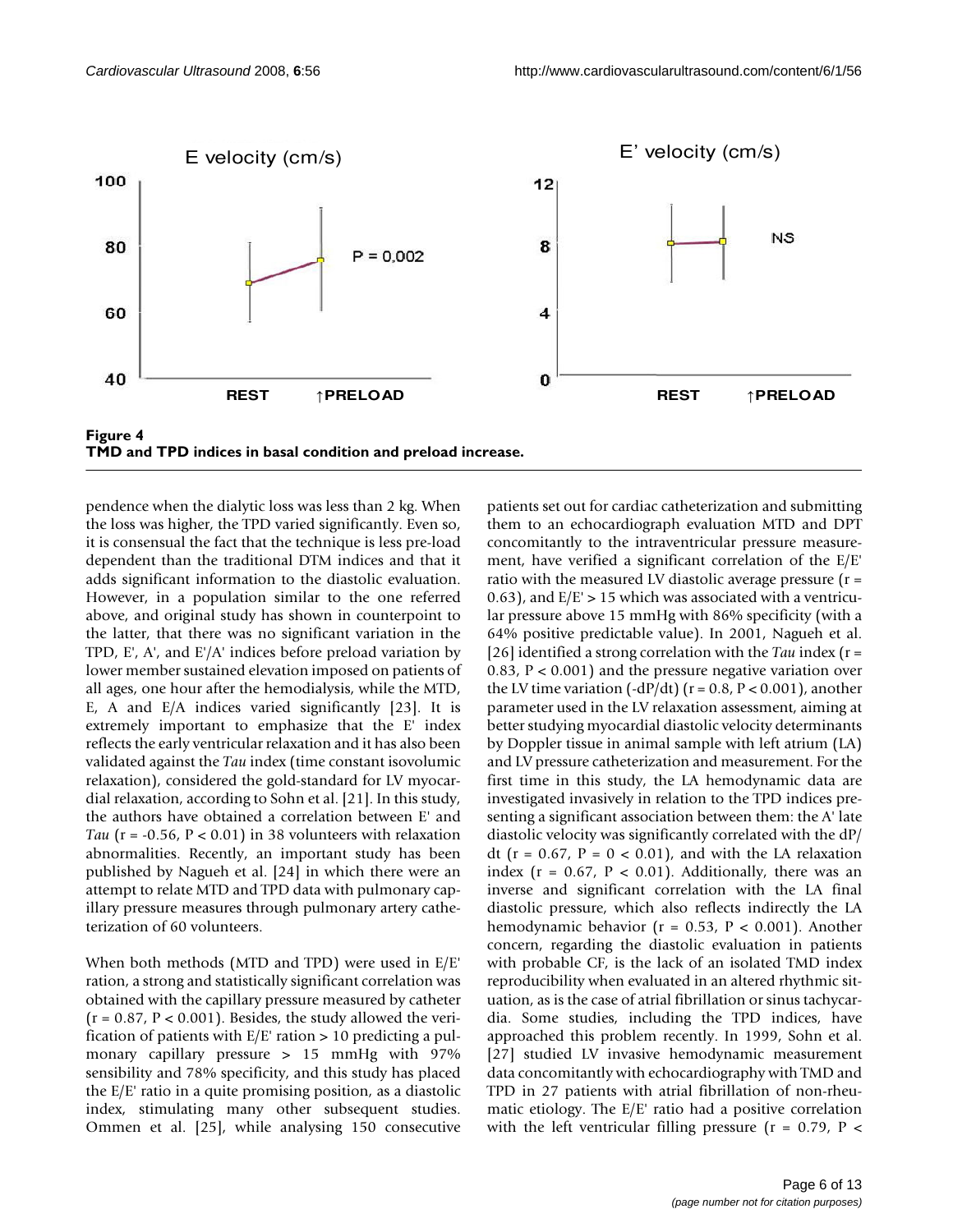0.001). When this index presented values  $\geq 11$  it allowed the prediction of LV high filling pressure  $(≥ 15 \text{ mmHg})$ , with a 75% sensibility and 93% specificity. Another study by Nagueh et al. [28], while evaluating 100 patients with a heart rate  $\geq 100$  beats/minute, described a positive and significant correlation between the E/E' ratio and the pulmonary capillary pressure value ( $r = 0.86$ ,  $P < 0.01$ ). An equation, was also proposed by this author and has shown a strong correlation with the pulmonary capillary pressure measured by catheterization ( $r = 0.91$ ,  $P < 0.05$ ).

The evidences of such transversal study commented here for small populations, and some of them not using the real gold-standard for comparison, can still be questioned regarding its validity. However, when information arises from some recent data from a group of people added, involving Doppler indices in patients with CF, there is an awareness of the prognostic prediction power in mortality regarding hard events in patient groups with chronic atrial fibrillation [29], survival in the post myocardial infarct period [30], or with systolic heart failure, as in the ADEPT study [31]. Finally, it is important to emphasize that the Doppler tissue analysis does not aggregate additional cost to the exam and the necessary time for the acquisition of such indices is not relevant.

# **The LV remodeling evaluation: is it a landmark in the etiologic, diagnostic and prognostic investigation in patients with CF?**

The LV remodeling is generated by mechanical, neurohumoral, and possibly genetic factors which alter the ventricular dimension, morphology and function. It can occur in response to the aggressions in many clinical conditions including severe or chronic ischaemia, cardiomyopathies, hypertension and valvular and infectious disease. In the structural alteration diagram, hypertrophy, myocyte loss and the interstitial fibrosis increase, compose the tissue physiopathologic aspect associated with a progressive dysfunction. In its conception, the CF cause and consequence precepts are superimposed [32], as the mechanisms responsible for its genesis can generate a retro feeding or vicious cycle, worsening the geometric pattern progressively. The elucidation of the mechanisms responsible for the prevention and/or remodeling process reversibility is one of the most important CF investigation areas. The interventions which have already showed positive impact on the survival rate have a favorable action on the myocardial remodeling process [33]. It can be observed with angiotensin conversion enzyme inhibited medication [34], beta-blockers [35], and even in more complex therapies like accessory circulatory support [36] and stem cell therapy, as proposed in the TOPCARE-AMI study [37]. These evidences confer to the remodeling indices the substitutive parameter epidemiologic distinction associated with strong clinical outcomes like mortality becoming an essential element to be analyzed in the clinical practice involving CF patients. A pertinent example is the possibility of a LV remodeling index, as the LV mass ratio index/corporal surface (IMVE) showing a ventricular hypertrophic remodeling pattern, to be able to signal a hypertensive etiology as the hypertrophy and the arterial hypertension are commonly associated, as suggested in the ICARE study [38]. The same geometry index can simultaneously quantify the severity level of a hypertensive cardiac disease and determine the prognosis in terms of cardiovascular mortality, general mortality and cerebral vascular accident. According to a study by Devereux et al. [39], in a group of 941 patients with left ventricular hypertrophy whose myocardial mass was measured by echocardiography followed up by a 4.8 year average period, regarding the major cardiovascular events at the end, there was an association between the lowest ventricular mass index (patients with anti-hypertensive treatment) and lower cardiovascular mortality rate (HR = 0.62; CI 95% 0.47–0.82;  $P = 0.001$ ), lower cerebrovascular rate (HR = 0.76; CI 95% 0.60 – 0.96;  $P = 0.02$ ) and lower mortality for all the causes (HR =  $0.72$ ; CI 95% 0.59 – 0.88; P = 0.002) So, it can be concluded that the information conferred by LV remodeling qualitative and quantitative analysis can be somehow important for the CF clinical approach and investigation.

# **The LV diastolic function and remodeling**

The study of the changes in the association in ventricular geometry with the worsening of specific diastolic stages – LV relaxation, and compliance or stiffness – represents an interesting focus. While still insisting on the association between SAH and ventricular dysfunction remodeling in a patient with CF, it is important to remember that, in this case, the hypertrophy works as an adaptive mechanism for the LV pressure overload involving the muscular and non muscular heart compartment. Various studies suggest the role of the contractile protein increase in the myocyte with a subsequent increase of this cell, and followed by the collagen matrix remodeling and the sustained growth in the deposition of this element in the interstitial space. The natural history of this process is the worsening of the myocardium active relaxation and the increase of the chamber stiffness causing LV filling dysfunction [40]. Studies on LV hypertrophy using biopsy and hemodynamic data suggest that the existent myocardial fibrosis contribute to the diastolic pressure increase and alters the chamber distensibility when the amount of fibrosis increases more than 15 to 20% [41]. Characterization of pathological hypertrophy is important as a diastolic dysfunction genesis. In a physiological hypertrophy situation, in response to physical exercises, there is the proportionality of the vascular, interstitial and muscular components. This tissue homogeneity in hypertrophy observed in athletes is not associated with the diastolic pattern dysfunction, but with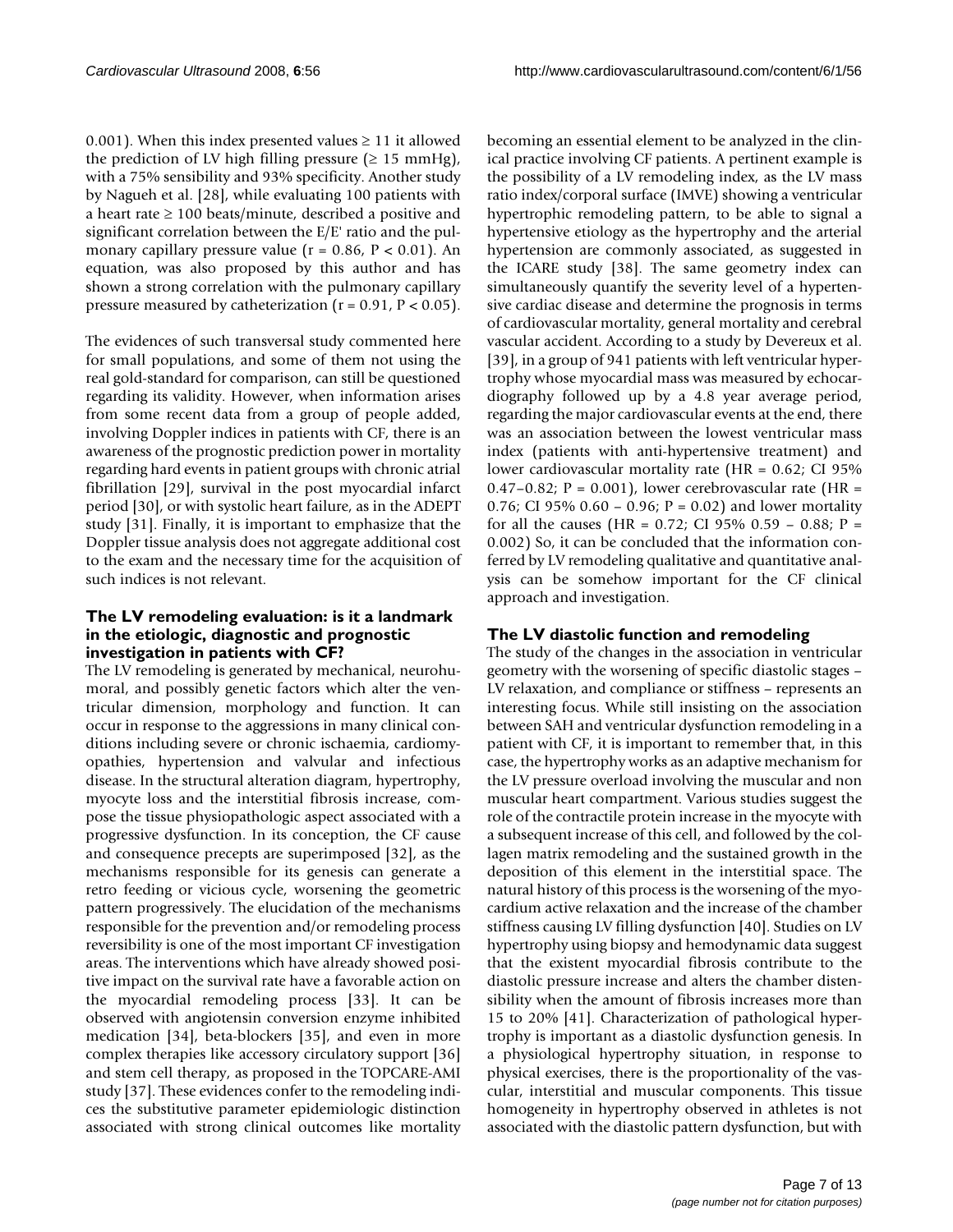an adaptation of the relaxation myocardial velocity increase and normal profile maintenance of the LV late and early filling flow ratio [42]. In the pathological hypertrophy there is a growth of the nonmuscular component of the myocardium with intercompartmental proportionality loss. While investigating this sub-item, Villari et al. [43] have studied patients with hypertrophy due to aortic stenosis separating them in three different groups according to the myocardial biopsy results: the first group with collagen total volume fraction increase but without collagen fibers disorganization pattern; the second one, with fiber disorganization with no collagen volume fraction increase, and the third one with fiber disorganization and collagen increase. The author has observed an exponential ratio between the collagen volume and the constant ventricular stiffness. This correlation was not observed in group 2, which presented a collagen normal volume and a highly constant LV stiffness. This discrepancy can be explained by the differences in the collagen fibrillar distribution and architecture and indicates that not only the collagen amount but also its distribution and configuration determine the LV myocardial elastic property role.

The hypertrophy relation with LV relaxation alteration has also been investigated and deserves some special consideration. In relation to patients with systemic arterial hypertension, Oki et al. [44] have studied the diastolic dysfunction by echocardiography with Doppler using two groups of individuals: fifty hypertensive patients and thirty six normal volunteers, and submitted them to TMD and TPD analysis. The results showed a myocardial relaxation velocity significantly lower in the hypertensive group. Besides, there was a significant correlation  $(r =$ 0.80, P < 0.001) between the myocardium early displacement velocity and the *Tau* index, rectifying previous findings [21]. The classification of the hypertrophic LV geometric configuration types in remodeling stages have also demonstrated clinical relevance and preliminary echocardiographic studies have already shown some worsening correlation degree of the ventricular diastolic function with its geometric alteration degree. In the LIFE study analysis, Wachtell et al. [45] have found an isometric relaxation time, as well as a LV relaxation measurement, significantly higher in hypertensive patients with a higher geometric mass pattern. In the following year, a Chinese group published in the *Hypertension Research* [46] a study which approaches this question more deeply. Analysing a group with 117 hypertensive patients and 45 normal volunteers with echocardiography to obtain mass index data and parietal thickness ratio, which were used to characterize the normal geometry (N), concentric remodeling (CR), concentric hypertrophy (CH) and eccentric hypertrophy (EH) groups according to Ganau et al. [47], and measuring its relation with the Doppler diastolic patterns (MTD only), this author has observed a progressive

worsening of the diastolic indices as the hypertrophy patterns became more severe. There was a significant difference of these indices especially in the groups with CH and EH in relation to the ones with normal geometry. Some recent findings were demonstrated recently in a substudy of a larger project named *HyperGEN Study* [48] with 1,384 hypertensive individuals, in which LV filling pattern analysis by Doppler and by TMD (E/A, IVRT and EDT) was compared with four different geometry patterns as said previously. The abnormal relaxation TMD pattern of the *European Society of Cardiology* [49] was observed in 20% of the patients. The E/A, and IVRT did not show an abnormal relaxation pattern when compared to the presence of LV hypertrophy, but they indicated such behavior when the hypertrophy was concentric  $(P < 0.001)$ . The application of logistic regression test has revealed that the chances for an abnormal relaxation pattern to occur were two to three times higher in CH in relation to the LV normal geometric pattern. These last two studies have rectified the previous propositions and seem to have validity for an universe of hypertensive patients with remodeling and with no contractile and filling dysfunction severity, however, the authors have worked only with TMD diastolic parameters, a fact which was left out by the authors of the previous study and can limit the evidence of the findings as it was mentioned earlier, since the behavior of these indices is affected by the LV preload which determines a non linear distribution character, but ellipsoid in relation to the ventricular filling pressure value. Clarifying, an E/A ratio higher in relation to another one does not necessarily mean that in the second patient a better diastolic status would be expected. By analysing all the evidence context of the LV remodeling relation with its diastolic function, however, one cannot conceive a disconnection of one with the other but a new perception when aggregating geometric structure and function seems more rational and adequate. Would this way of thinking be complete without adding information regarding the anatomy data and atrial function?

#### **The left atrium: pump, reservoir, conduct or a dam?**

The discussion on the left atrial physiology must be preceded by a brief review of the liquid dynamic concepts and based on this, a combination with the basic notions of its wall contractility, compliance and relaxation biological properties. The LA is a functioning chamber more complex than it seems and it is not a LV simple appendix or a pulmonary vein final chamber but an structure with direct implication on the heart rhythm, on the pulmonary circulation and on the LV filling modulation, with a defined clinical importance and has been largely discussed in the real scenario in the heart failure syndrome, systemic arterial hypertension clinical context, and even in normal, athletic or sedentary patients [50]. Even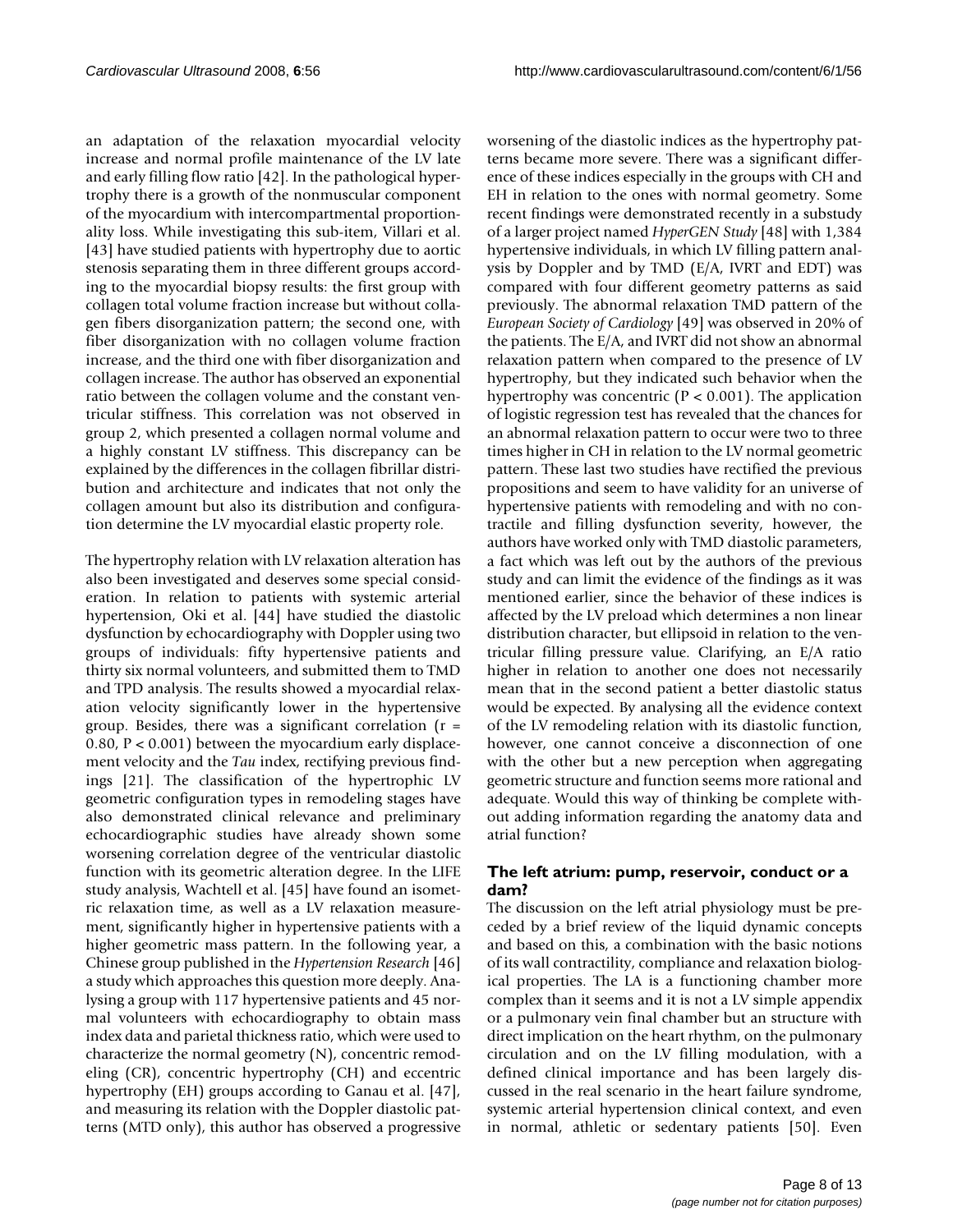though it is a multifunctional structure, its property used to contract and propel volume to the LV is always the one referred to when someone evaluates the LA participation in the cardiac cycle. However, the pump function has a discrete importance in patients with normal LV and its contraction function is more necessary in physical exercise situations. The amount of contribution of the atrial systole for the LV function is controversial, depending on the LV own function and the heart rate, and this will influence in the increase of the LV systolic and diastolic efficiency. In other words, the LA contraction acts like an auxiliary propeller which increases the ventricular systolic volume by the increase of the LV volume and diastolic pressure using the Frank-Starling mechanism. In pathological situations, the pump becomes of compensatory real importance in relaxation dysfunction states and/or ventricular compliance, maintaining a LV minimum filling volume and a normal LA pressure [51]. The reservoir function is also relevant. The chamber operates as storage at the end of the line for the pulmonary venous flow, a predominant factor for the generation of enough atrial pressure to produce a LA-LV gradient, a phenomenon which is necessary for the LV early filling when the repletion of 80% of the diastolic volume happens in normal conditions. Therefore, the greater the capacity to preserve volume, greater will be the energetic contribution for the atrial systole, considering the Frank-Starling mechanism one more time [50]. The reservoir mechanism by which the LA works is the function of the relaxation, the left atrial complacence and the LV longitudinal shortening. In the CF caused by ischaemia or mitral regurgitation, this reservoir can operate by accommodating volume and pressure, acting as a pulmonary circulation protector, at least for a certain time. At the very last, the LA acts as a simple flow conduct for the LV. The chamber assumes this propriety in two moments: an early phase, during the ventricular relaxation and mitral valve opening and in a later phase between the early ventricular filling and the late one, acting as a linking direct conduct between the pulmonary veins and the LV taking the advantage of the open mitral valve. In this last case, the flow happens due to the atrialvenous gradient difference and it only occurs in low heart rate situations [52]. The LA works predominantly as a conduct in opposing clinical situations for the normal individual, in which the reservoir function or the atrial contraction is not that important or in situations of extreme increase in the diastolic pressure and/or LV stiffness in which the atrial systole cannot contribute anymore to the ventricular filling due to the LV pressure/volume high relation. To conclude, it seems more rational to consider the reservoir properties, conduct and contraction as a LA unique function due to the much interdependence among them [52,53]. This function synthesizes the auxiliary pump important role for the LV and due to its protective action for the pulmonary circulation, from a regulative dam to pulmonary circulation.

#### **The left atrium and its interaction with the diastolic function and left ventricular remodeling: the evidences and its clinical applicability**

The remodeling indices and the left atrial function have already been related to systemic arterial hypertension, age and a variety of other situations, and the interaction with the LV function represents an important focus of interest to understand the CF myocardial physiopathology. The left atrium contractile function is the most emphasized item when this issue is discussed – LA and the LV function. The awareness regarding the contribution of the atrial systole for the increase of the relation LV pressure/ final diameter has opened new perspectives for the understanding of the geometry relation model, the left atrium function and its relation with the LV [54]. Kono et al. findings [55], in an animal sample of CF induced by coronary embolization, have demonstrated a significant LA increase dimension from the beginning to 33 weeks after the induced CF (2.4  $\pm$  0.2 cm  $\times$  3.3  $\pm$  0.3 cm, P < 0.01). The systolic function has also been affected and its shortening fraction has worsened in the period (22  $\pm$  3%  $\times$  15  $\pm$  2%, P < 0.01). Both alterations were associated with the significant worsening of the LV filling TMD pattern. The author has concluded that a LA dimension increase should represent a compensation for the LV early filling decrease in the induced CF. Additionally, the worsening of the shortening fraction would be a reflex of the LA contractile compensation early failure regarding the more adverse LV pressure and volume conditions. This publication is highly illustrative as it approaches a classical profile of the post-ischaemic CF and the results converge to an understanding of the prognosis power after AMI of the LA volume indices which have been demonstrated recently [56]. Another urging issue to be analysed, is the study of the LA geometric and functional index relationship with LV filling pressure measures. Appleton et al. [57] have investigated 70 patients with probable ischaemic heart disease submitted to cardiac catheterization and to an echocardiography evaluation with Doppler of the left atrium and the LV diastolic function. One of the objectives was to estimate the LV filling pressure using echocardiographic study with Doppler and the additional value of the dimension indices and the left atrium function in this prediction. The results have revealed a significant correlation between the average pulmonary capillary pressure and the LA volume ( $r = 0.70$ ) and a 82% sensitivity with 92% specificity, so that the minimum left atrial volume > 40 ml could estimate an average pulmonary capillary pressure of 12 mmHg. This study reveals important homodynamic evidences, as the filling pressure can be considered an excellent comparison pattern and well cor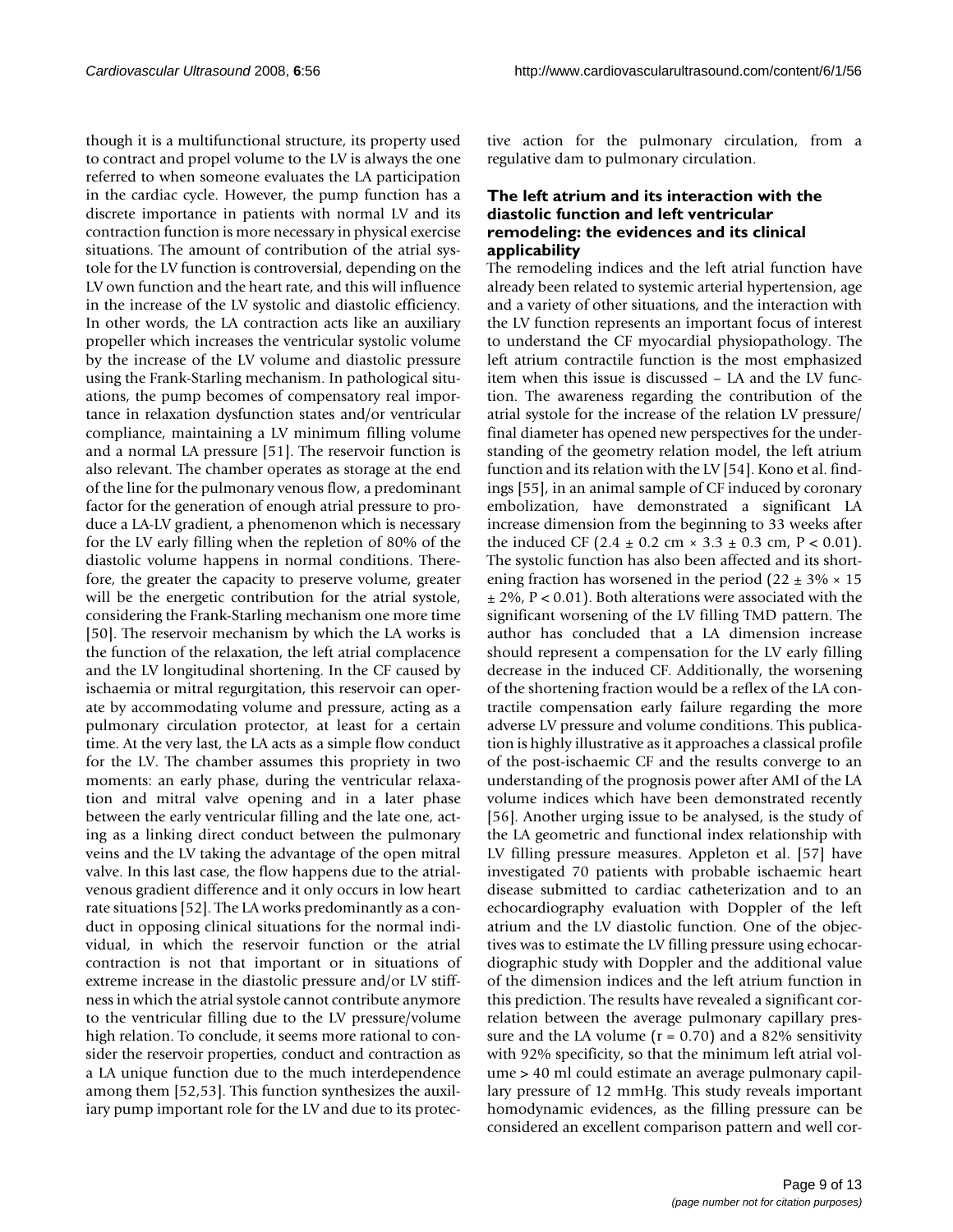related with the clinical symptoms, therefore being able to suggest clinical relevance for the atrial volume indices measured by echocardiography. Following the clinical approach, it is important to mention that systemic arterial hypertension represents one of the highest stimuli for heart structural disease.

However, what would be the correlation between the atrioventricular remodeling variables, LV myocardial dysfunction by pressure overload in heart adaptation initial stages to systemic arterial hypertension? In an attempt to clarify this question, a study by Tsioufis et al. [58] has shown in a group of 94 patients with primary SAH in stages I and II, comparing to 34 controls without hypertension, a higher index of the LV mass  $(105 \text{ g/m2} \times 84 \text{ g})$ m2, P < 0.001), a larger LA diameter (39 mm × 36 mm, P  $< 0.001$ ), and a bulkier LA (22  $\times$  19 ml/m2, P  $< 0.05$ ). In the hypertensive population, the LA volume index correlates significantly with the LV mass index, pulse pressure, systolic pressure level and natriuretic peptide. It is relevant to call the attention to the idea that hypertension is a dominant factor in such referred population of elderly people with their hearts insufficiently dependable to preserve contractile function. Another article published by a group from the *Wake Forest University* [59] has studied the volume relationship geometry and left atrial function in the diastolic and systolic CF population of 851 elderly subjects > 65 years. The authors have observed that the volume, the area and the linear dimensions were higher in the CF incident and more dominant groups in relation to the control group and have not seen differences during the follow up periods of groups with diastolic versus the systolic cardiac failure.

These findings emphasize the importance of the left atrium as an actor in CF patients independently of the case of depressed or preserved LV ejection fraction, validating the applicability of this parameter in patients in this age group with diastolic CF. In short, it is possible to state that there is some evidence support which points out to a clear idea of an interaction between the geometry data and the LV and LA function. The next step is to establish and to quantify the importance of all information for clinical handling. And, more recently, in agreement with this idea, many studies were published, transcending concepts obtained in a transversal way for studies of longitudinal follow up which emphasized this issue relevance. In at least four studies published in the last time, a left atrial index prognostic correlation could be observed. Tsang et al. [60] have observed that increased atrial indices presented a prognosis prediction value very significant for cardiovascular events in a population of 317 individuals in sinus rhythm, where the left atrium volume index has obtained the best performance (area under the ROC curve 0.71 for the LA volume index and 0.59 for the LA diameter). In another publication of the group from the *Mayo Clinic*, in which a cohort from Olmsted, Minnesota, USA was investigated with 1,375 elderly people ( $\geq$  65 years of age) with preserved systolic function ( $\geq$  50% of LV ejection fraction), it was identified that a left atrial volume  $\geq$ 32 ml/m2 was an independent predictor for the first manifestation of CF ( $P < 0.001$ ) in a follow up of  $4.3 \pm 2.7$ years of age and a higher LA volume progression  $(8 \pm 10)$ ml,  $P < 0.001$ ) was observed in follow up of people who developed CF [61]. There are evidences pointing out that maintenance of the left atrial contraction function has a better prognosis. Echocardiographic data from 2,808 middle age individuals and elderly ones of the populationbased study *The Strong Heart Study* [62] conducted in North-American Indians has revealed that the elevated LA systolic strength (90 percent) was associated with a higher rate of combined cardiovascular events even though with a modest effect proportion, but statistically important  $(HR = 1.33, CI 95\%, 1.05 - 1.61; P = 0.021)$ , besides being associated with geometric changes and heart functions. This was an original finding which has enriched the knowledge on the atrial function as the clinical prognosis marker in the primary prevention context of cardiac events among them the CF patients. Another publication involving the same group of people aimed at correlating the simple left atrial diameter measure with the incidence of combined cardiovascular events. In this analysis, an increase in the atrial diameter (4.2 cm for men and 3.8 cm for women) was an independent risk predictor for the first episode of combined cardiovascular events (HR = 1.57, CI  $95\% = 1.17 - 2$ , P = 0.002). When analysing data from this later study, someone may come to the conclusion that the abnormal LA has identified a population with more prevalent heart dysfunction, with LV relaxation abnormalities and a most elevated filling pressure level. Besides, changes of the LA geometry joined the production of natriuretic peptide and have a direct relationship with atrial fibrillation genesis and other arrhythmia and these ones with the formation of embolus inducing cerebral ischaemia [63]. Studies also suggest that the echocardiographic variables of the LA may predict a higher susceptibility of such patients and should be the reason or basis for more aggressive approaches of a primary prevention [64]. As in hypertensive groups, some previous works have shown an atrial growth reversion with anti-hypertensive adequate therapy, probably, so, the evidence of the atrium data use in the diastolic heart function evaluation is clear, and despite the LA volume index superiority, the simple diameter measure is also associated with the cardiovascular prognosis.

#### **Atrioventricular remodeling and diastole: a combined analysis**

The diagnostic evaluation of the patient with a suspicion of CF is not always simple, mainly when there is a normal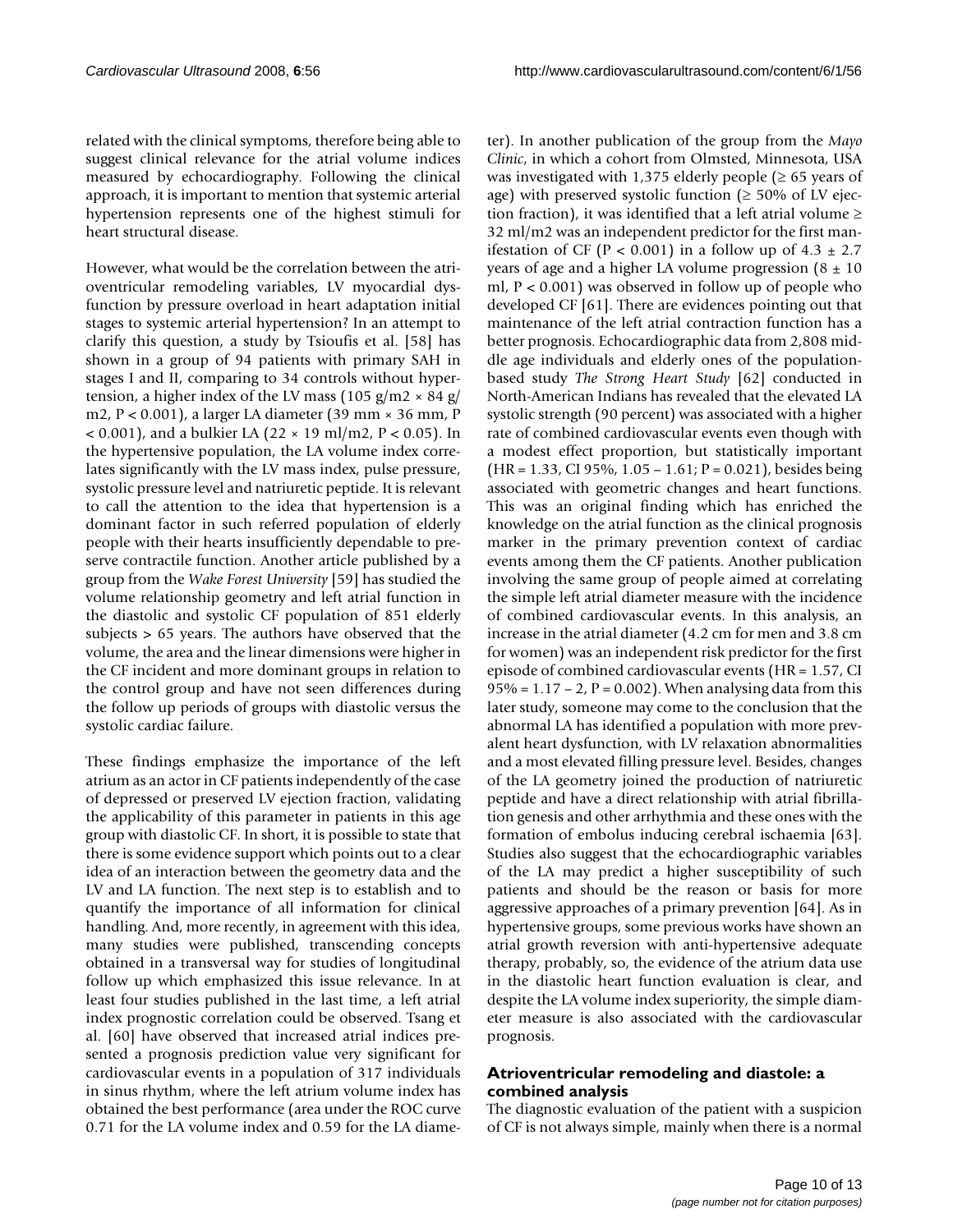

**Left ventricle diastolic analysis in CF patients.**

or slightly altered LV ejection fraction, since this is the case in half of the CF cases. The echocardiographic tools for diastolic evaluation, despite the improvement already attained, sometimes are not enough if they are analyzed separately (Figure 5). The LV and LA remodeling data already fulfill the gaps left by Doppler and allow a more complete diagnosis characterization, gathering prognosis information. The consideration of validated indices like the LV mass index, the LV eccentric or concentric hypertrophy pattern, the left atrial volume index or the LA diameter in the diagnosis analysis can represent a fine adjustment fully tuned up with the tendency mentioned in clinical studies.

#### **Competing interests**

The authors declare that they have no competing interests.

#### **Authors' contributions**

This review article is part of the doctoral thesis of the author LCD under orientation of MRT, his advisor; LCB and IK participated in the examining commission of the author (in order to obtain his degree) and helped much in the process of writing and reviewing o this manuscript. All authors read and approved the final manuscript.

#### **Funding**

The authors declare that they have no source(s) of funding.

#### **Acknowledgements**

We are indebted to Miss Debora Klein for assistance in preparation of this manuscript.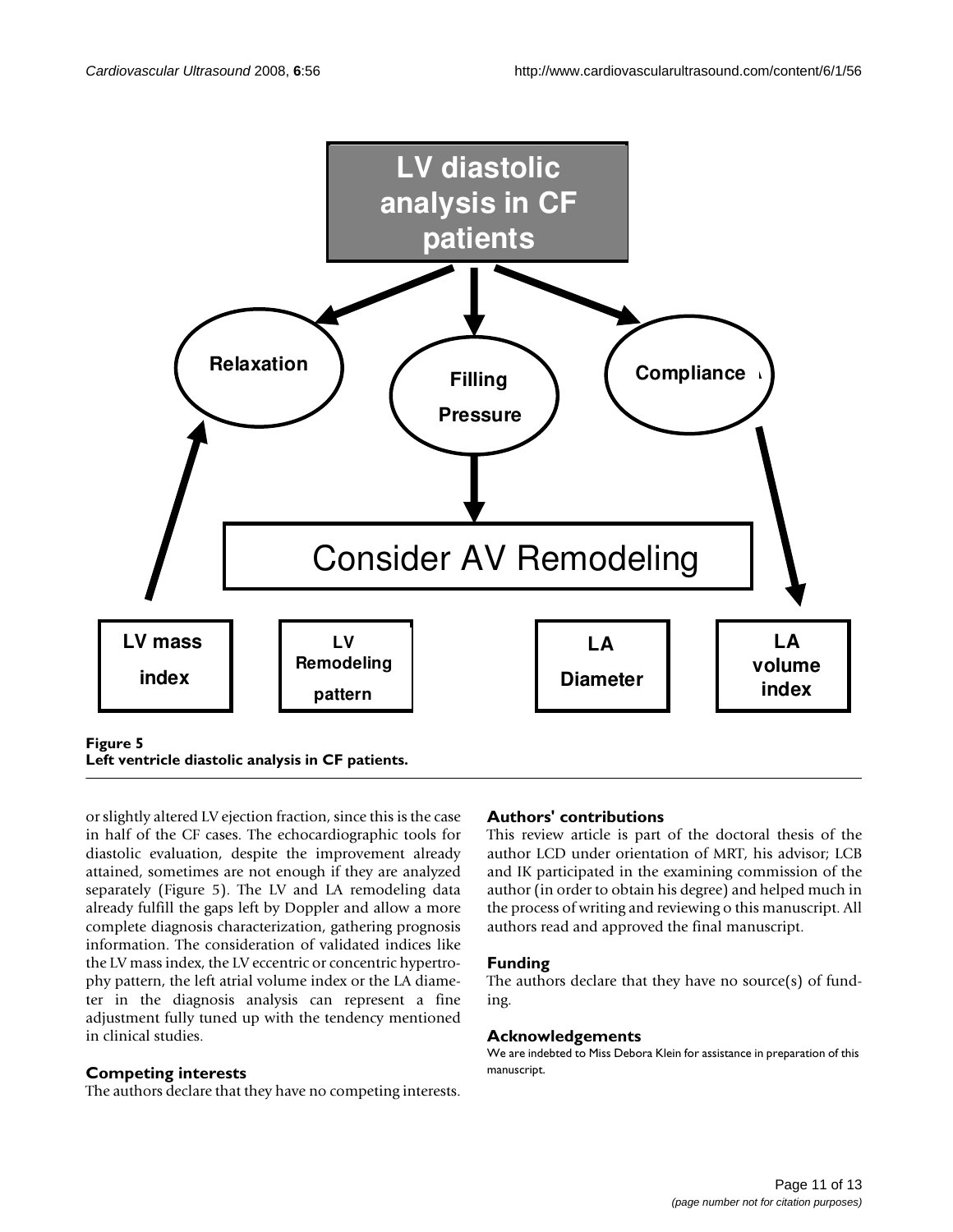#### **References**

- 1. Cleland J, Dargie H, Drexler H, *et al.*: **[Guidelines for the Diagnosis](http://www.ncbi.nlm.nih.gov/entrez/query.fcgi?cmd=Retrieve&db=PubMed&dopt=Abstract&list_uids=15901669) [and Treatment of Chronic Heart Failure: full text \(updated](http://www.ncbi.nlm.nih.gov/entrez/query.fcgi?cmd=Retrieve&db=PubMed&dopt=Abstract&list_uids=15901669) [2005\).](http://www.ncbi.nlm.nih.gov/entrez/query.fcgi?cmd=Retrieve&db=PubMed&dopt=Abstract&list_uids=15901669)** *Eur Heart J* 2005, **26(11):**1115-1140.
- 2. **Secretaria da Saúde e Meio Ambiente do Rio Grande do Sul. Estatísticas de Saúde.** *Boletim de Saúde* 2000.
- 3. Mesquita ET, Bocchi EA, Villas-Boas F: **Revisão das II Diretrizes da Sociedade Brasileira de Cardiologia para o diagnóstico e tratamento da insuficiência cardíaca.** *Arq Bras Cardiol* 2002, **79(supl IV):**3-30.
- Hunt SA, Abraham WT, Chin MH, et al.: **[ACC/AHA 2005 Guide](http://www.ncbi.nlm.nih.gov/entrez/query.fcgi?cmd=Retrieve&db=PubMed&dopt=Abstract&list_uids=16168273)[lines Update for Diagnosis and Management of Chronic](http://www.ncbi.nlm.nih.gov/entrez/query.fcgi?cmd=Retrieve&db=PubMed&dopt=Abstract&list_uids=16168273) Heart Failure in Adults: A report of the America College of Cardiology/American Heart Association task force on prac[tice guidelines.](http://www.ncbi.nlm.nih.gov/entrez/query.fcgi?cmd=Retrieve&db=PubMed&dopt=Abstract&list_uids=16168273)** *J Am Coll Cardiol* 2005, **46(6):**e1-82.
- 5. Zile MR, Brutsaert DL: **[New concepts in diastolic dysfunction](http://www.ncbi.nlm.nih.gov/entrez/query.fcgi?cmd=Retrieve&db=PubMed&dopt=Abstract&list_uids=11901053)** [and diastolic heart failure: part I.](http://www.ncbi.nlm.nih.gov/entrez/query.fcgi?cmd=Retrieve&db=PubMed&dopt=Abstract&list_uids=11901053) **105(11):**1387-93.
- 6. Zile MR: **[Heart failure with preserved ejection fraction: is this](http://www.ncbi.nlm.nih.gov/entrez/query.fcgi?cmd=Retrieve&db=PubMed&dopt=Abstract&list_uids=12742292) [diastolic heart failure?](http://www.ncbi.nlm.nih.gov/entrez/query.fcgi?cmd=Retrieve&db=PubMed&dopt=Abstract&list_uids=12742292)** *J Am Coll Cardiol* 2003, **41(9):**1519-22.
- 7. Mesquita ET, Sócrates J, Rassi S, Villacorta H, Mady C: **[Insuficiência](http://www.ncbi.nlm.nih.gov/entrez/query.fcgi?cmd=Retrieve&db=PubMed&dopt=Abstract&list_uids=15340682) [cardíaca com função sistólica preservada.](http://www.ncbi.nlm.nih.gov/entrez/query.fcgi?cmd=Retrieve&db=PubMed&dopt=Abstract&list_uids=15340682)** *Arq Bras Cardiol* 2004, **82(5):**494-500.
- 8. Vasan RS, Larson MG, Benjamin EJ, Evans JC, Reiss CK, Levy D: **[Con](http://www.ncbi.nlm.nih.gov/entrez/query.fcgi?cmd=Retrieve&db=PubMed&dopt=Abstract&list_uids=10362198)[gestive Heart Failure in subjects with normal versus reduced](http://www.ncbi.nlm.nih.gov/entrez/query.fcgi?cmd=Retrieve&db=PubMed&dopt=Abstract&list_uids=10362198) left ventricular ejection fraction: prevalence and mortality in [a population-based cohort.](http://www.ncbi.nlm.nih.gov/entrez/query.fcgi?cmd=Retrieve&db=PubMed&dopt=Abstract&list_uids=10362198)** *J Am Coll Cardiol* 1999, **33(7):**1948-55.
- 9. Galderisi M: **[Diastolic dysfunction and diastolic heart failure:](http://www.ncbi.nlm.nih.gov/entrez/query.fcgi?cmd=Retrieve&db=PubMed&dopt=Abstract&list_uids=15807887) [diagnostic, prognostic and therapeutic aspects.](http://www.ncbi.nlm.nih.gov/entrez/query.fcgi?cmd=Retrieve&db=PubMed&dopt=Abstract&list_uids=15807887)** *Cardiovasc Ultrasound* **3:**9. 2005 Apr 4
- 10. Vitarelli A, Gheorghiade M: **[Diastolic heart failure: standard](http://www.ncbi.nlm.nih.gov/entrez/query.fcgi?cmd=Retrieve&db=PubMed&dopt=Abstract&list_uids=9662241) [Doppler approach and beyond.](http://www.ncbi.nlm.nih.gov/entrez/query.fcgi?cmd=Retrieve&db=PubMed&dopt=Abstract&list_uids=9662241)** *Am J Cardiol* 1998, **81((12A)):**115G-121G.
- 11. Vinereanu D, Khokhar A, Fraser AG: **[Reproducibility of pulsed](http://www.ncbi.nlm.nih.gov/entrez/query.fcgi?cmd=Retrieve&db=PubMed&dopt=Abstract&list_uids=10359921) [wave tissue Doppler echocardiography.](http://www.ncbi.nlm.nih.gov/entrez/query.fcgi?cmd=Retrieve&db=PubMed&dopt=Abstract&list_uids=10359921)** *J Am Soc Echocardiogr* 1999, **12(6):**492-9.
- 12. Giannuzzi P, Imparato A, Temporelli PL, de Vito F, Silva PL, Scapellato F, Giordano A: **[Doppler-derived mitral deceleration time of](http://www.ncbi.nlm.nih.gov/entrez/query.fcgi?cmd=Retrieve&db=PubMed&dopt=Abstract&list_uids=8195524) [early filling as a strong predictor of pulmonary capillary](http://www.ncbi.nlm.nih.gov/entrez/query.fcgi?cmd=Retrieve&db=PubMed&dopt=Abstract&list_uids=8195524) wedge pressure in postinfarction patients with left ventricu[lar systolic dysfunction.](http://www.ncbi.nlm.nih.gov/entrez/query.fcgi?cmd=Retrieve&db=PubMed&dopt=Abstract&list_uids=8195524)** *J Am Coll Cardiol* 1994, **23(7):**1630-7.
- 13. Pinamonti B, Di Lenarda A, Sinagra F, Camerini F: **[Restrictive left](http://www.ncbi.nlm.nih.gov/entrez/query.fcgi?cmd=Retrieve&db=PubMed&dopt=Abstract&list_uids=8354816) ventricular filling pattern in dilated cardiomyopathy [assessed by Doppler echocardiography: clinical, echocardio](http://www.ncbi.nlm.nih.gov/entrez/query.fcgi?cmd=Retrieve&db=PubMed&dopt=Abstract&list_uids=8354816)graphic and hemodynamic correlations and prognostic [implications. Heart Muscle Disease Study Group.](http://www.ncbi.nlm.nih.gov/entrez/query.fcgi?cmd=Retrieve&db=PubMed&dopt=Abstract&list_uids=8354816)** *J Am Coll Cardiol* 1993, **22(3):**808-15.
- Aurigemma GP, Gottdiener JS, Shemanski L, Gardin J, Kitzman D: **[Predictive value of systolic and diastolic function for incident](http://www.ncbi.nlm.nih.gov/entrez/query.fcgi?cmd=Retrieve&db=PubMed&dopt=Abstract&list_uids=11263606) congestive heart failure in the elderly: The Cardiovascular [Health Study.](http://www.ncbi.nlm.nih.gov/entrez/query.fcgi?cmd=Retrieve&db=PubMed&dopt=Abstract&list_uids=11263606)** *J Am Coll Cardiol* 2001, **37(4):**1042-8.
- 15. Morales FJ, Asencio MC, Oneto J, Lozano J, Otero E, Maestre M, Iraavedra M, Martínez P: **[Deceleration time of early filling in](http://www.ncbi.nlm.nih.gov/entrez/query.fcgi?cmd=Retrieve&db=PubMed&dopt=Abstract&list_uids=12075269) [patients with left ventricular systolic dysfunction: functional](http://www.ncbi.nlm.nih.gov/entrez/query.fcgi?cmd=Retrieve&db=PubMed&dopt=Abstract&list_uids=12075269)** [and prognostic independent value.](http://www.ncbi.nlm.nih.gov/entrez/query.fcgi?cmd=Retrieve&db=PubMed&dopt=Abstract&list_uids=12075269) **143(6):**1101-6.
- 16. Arques S, Roux E, Luccioni R: **[Current clinical applications of](http://www.ncbi.nlm.nih.gov/entrez/query.fcgi?cmd=Retrieve&db=PubMed&dopt=Abstract&list_uids=17386087) [spectral tissue Doppler echocardiography \(E/E' ratio\) as a](http://www.ncbi.nlm.nih.gov/entrez/query.fcgi?cmd=Retrieve&db=PubMed&dopt=Abstract&list_uids=17386087) noninvasive surrogate for left ventricular diastolic pressures in the diagnosis of heart failure with preserved left ventricu[lar systolic function.](http://www.ncbi.nlm.nih.gov/entrez/query.fcgi?cmd=Retrieve&db=PubMed&dopt=Abstract&list_uids=17386087)** *Cardiovasc Ultrasound* **5:**16.
- 17. Quiñones MA, Otto CM, Soddard M, Waggoner A, Zoghbi WA: **[Rec](http://www.ncbi.nlm.nih.gov/entrez/query.fcgi?cmd=Retrieve&db=PubMed&dopt=Abstract&list_uids=11836492)[ommendations for quantification of Doppler echocardiogra](http://www.ncbi.nlm.nih.gov/entrez/query.fcgi?cmd=Retrieve&db=PubMed&dopt=Abstract&list_uids=11836492)phy: a report from the Doppler quantification task force of the nomenclature and standards committee of the Ameri[can society of echocardiography.](http://www.ncbi.nlm.nih.gov/entrez/query.fcgi?cmd=Retrieve&db=PubMed&dopt=Abstract&list_uids=11836492)** *J Am Soc Echocardiogr* 2002, **15(2):**167-84.
- 18. von Bibra H, Tuchnitz A, Klein A, Schneider-Eicke J, Schömig A, Schwaiger M: **[Regional diastolic function by pulsed Doppler](http://www.ncbi.nlm.nih.gov/entrez/query.fcgi?cmd=Retrieve&db=PubMed&dopt=Abstract&list_uids=10933356) [myocardial mapping for the detection of left ventricular](http://www.ncbi.nlm.nih.gov/entrez/query.fcgi?cmd=Retrieve&db=PubMed&dopt=Abstract&list_uids=10933356) [ischemia during pharmacologic stress testing.](http://www.ncbi.nlm.nih.gov/entrez/query.fcgi?cmd=Retrieve&db=PubMed&dopt=Abstract&list_uids=10933356)** *J Am Coll Cardiol* 2000, **36(2):**444-52.
- 19. Danzmann LC, Torres MA: **Diastolic function in hypertensive patients: how does leg lifting and handgrip affects transmitral and left ventricular tissue Doppler velocities?** *J Heart Fail* 2002, **7(1):**16.
- 20. Danzmann LC, Freitas VC, Araújo LF, Torres MAR: **[Análise da](http://www.ncbi.nlm.nih.gov/entrez/query.fcgi?cmd=Retrieve&db=PubMed&dopt=Abstract&list_uids=16951829) [função diastólica do ventrículo esquerdo em hipertensos sob](http://www.ncbi.nlm.nih.gov/entrez/query.fcgi?cmd=Retrieve&db=PubMed&dopt=Abstract&list_uids=16951829) variação de condições hemodinâmicas provocadas: estudo [comparativo entre o Doppler transmitral e tissular.](http://www.ncbi.nlm.nih.gov/entrez/query.fcgi?cmd=Retrieve&db=PubMed&dopt=Abstract&list_uids=16951829)** *Arq Bras Cardiol* 2006, **87(2):**121-7.
- 21. Sohn D, Chai IH, Lee DJ, Kim HC, Kim HS, Oh BH, Lee MM, Park YB, Choi YS, Seo JD, Lee YW: **[Assessment of mitral annulus velocity](http://www.ncbi.nlm.nih.gov/entrez/query.fcgi?cmd=Retrieve&db=PubMed&dopt=Abstract&list_uids=9247521) [by Doppler tissue imaging in the evaluation of left ventricu](http://www.ncbi.nlm.nih.gov/entrez/query.fcgi?cmd=Retrieve&db=PubMed&dopt=Abstract&list_uids=9247521)[lar diastolic function.](http://www.ncbi.nlm.nih.gov/entrez/query.fcgi?cmd=Retrieve&db=PubMed&dopt=Abstract&list_uids=9247521)** *J Am Coll Cardiol* 1997, **30(2):**474-80.
- 22. Hsiao SH, Huang WC, Sy CL, Lin SK, Lee TY, Liu CP: **[Doppler tissue](http://www.ncbi.nlm.nih.gov/entrez/query.fcgi?cmd=Retrieve&db=PubMed&dopt=Abstract&list_uids=16376755) [imaging and color M-mode flow propagation velocity: are](http://www.ncbi.nlm.nih.gov/entrez/query.fcgi?cmd=Retrieve&db=PubMed&dopt=Abstract&list_uids=16376755) [they really preload independent?](http://www.ncbi.nlm.nih.gov/entrez/query.fcgi?cmd=Retrieve&db=PubMed&dopt=Abstract&list_uids=16376755)** *J Am Soc Echocardiogr* 2005, **18(12):**1277-84.
- 23. Freitas V, Danzmann LC, Torres MR: **Left ventricle diastolic function in hemodialysis patients: role of preload increase maneuver on tissue Doppler imaging evaluation.** *Am J Nephrology* 2006, **26(5):**469-75.
- 24. Nagueh SF, Middleton KJ, Kopelen HA, Zoghbi WA, Quiñones MA: **[Doppler tissue imaging: a noninvasive technique for evalua](http://www.ncbi.nlm.nih.gov/entrez/query.fcgi?cmd=Retrieve&db=PubMed&dopt=Abstract&list_uids=9362412)tion of left ventricle relaxation and estimation of filling pres[sures.](http://www.ncbi.nlm.nih.gov/entrez/query.fcgi?cmd=Retrieve&db=PubMed&dopt=Abstract&list_uids=9362412)** *J Am Coll Cardiol* 1997, **30(6):**1527-33.
- 25. Ommen SR, Nishimura RA, Appleton CP, Miller FA, Oh JK, Redfield MM, Tajik AJ: **[Clinical utility of Doppler echocardiography and](http://www.ncbi.nlm.nih.gov/entrez/query.fcgi?cmd=Retrieve&db=PubMed&dopt=Abstract&list_uids=11023933) [tissue Doppler imaging in the estimation of left ventricular](http://www.ncbi.nlm.nih.gov/entrez/query.fcgi?cmd=Retrieve&db=PubMed&dopt=Abstract&list_uids=11023933) filling pressures: a comparative simultaneous Doppler-cath[eterization study.](http://www.ncbi.nlm.nih.gov/entrez/query.fcgi?cmd=Retrieve&db=PubMed&dopt=Abstract&list_uids=11023933)** *Circulation* 2000, **102(15):**1788-94.
- 26. Nagueh SF, Huabin S, Kopelen HA, Middleton KJ, Khoury DS: **[Hemo](http://www.ncbi.nlm.nih.gov/entrez/query.fcgi?cmd=Retrieve&db=PubMed&dopt=Abstract&list_uids=11153752)[dynamic determinants of the mitral annulus diastolic veloci](http://www.ncbi.nlm.nih.gov/entrez/query.fcgi?cmd=Retrieve&db=PubMed&dopt=Abstract&list_uids=11153752)[ties by tissue Doppler.](http://www.ncbi.nlm.nih.gov/entrez/query.fcgi?cmd=Retrieve&db=PubMed&dopt=Abstract&list_uids=11153752)** *J Am Coll Cardiol* 2001, **37(1):**278-85.
- 27. Sohn DW, Song JM, Zo JH, Chai IH, Kim HS, Chun HG, Kim HC: **[Mitral annulus velocity in the evaluation of left ventricular](http://www.ncbi.nlm.nih.gov/entrez/query.fcgi?cmd=Retrieve&db=PubMed&dopt=Abstract&list_uids=10552353) [diastolic function in atrial fibrillation.](http://www.ncbi.nlm.nih.gov/entrez/query.fcgi?cmd=Retrieve&db=PubMed&dopt=Abstract&list_uids=10552353)** *J Am Soc Echocardiogr* 1999, **12(11):**927-31.
- 28. Nagueh SF, Mikati I, Kopelen HA, Middleton KJ, Quiñones MA, Zoghbi WA: **[Doppler estimation of left ventricular filling pres](http://www.ncbi.nlm.nih.gov/entrez/query.fcgi?cmd=Retrieve&db=PubMed&dopt=Abstract&list_uids=9778330)[sure in sinus tachycardia. A new application of tissue Dop](http://www.ncbi.nlm.nih.gov/entrez/query.fcgi?cmd=Retrieve&db=PubMed&dopt=Abstract&list_uids=9778330)[pler imaging.](http://www.ncbi.nlm.nih.gov/entrez/query.fcgi?cmd=Retrieve&db=PubMed&dopt=Abstract&list_uids=9778330)** *Circulation* 1998, **98(16):**1644-50.
- 29. Okura H, Takada YT, Kubo T, Iwata K, Mizoguchi S, Taguchi H, Toda I, Yoshikawa J, Yoshida K: **[Tissue Doppler derived index of left](http://www.ncbi.nlm.nih.gov/entrez/query.fcgi?cmd=Retrieve&db=PubMed&dopt=Abstract&list_uids=16449507) [ventricular filling pressure, E/E', predicts survival in patients](http://www.ncbi.nlm.nih.gov/entrez/query.fcgi?cmd=Retrieve&db=PubMed&dopt=Abstract&list_uids=16449507) [with non-valvular atrial fibrillation.](http://www.ncbi.nlm.nih.gov/entrez/query.fcgi?cmd=Retrieve&db=PubMed&dopt=Abstract&list_uids=16449507)** *Heart* 2006, **92(9):**1248-5.
- 30. Hillis GS, Moller JE, Pellika PA, Gersh BJ, Wright RS, Ommen SR, Reeder GS, Oh JK: **[Noninvasive estimation of left ventricular](http://www.ncbi.nlm.nih.gov/entrez/query.fcgi?cmd=Retrieve&db=PubMed&dopt=Abstract&list_uids=15013115) [filling pressure by E/E' is a powerful predictor of survival](http://www.ncbi.nlm.nih.gov/entrez/query.fcgi?cmd=Retrieve&db=PubMed&dopt=Abstract&list_uids=15013115) [after acute myocardial infarction.](http://www.ncbi.nlm.nih.gov/entrez/query.fcgi?cmd=Retrieve&db=PubMed&dopt=Abstract&list_uids=15013115)** *J Am Coll Cardiol* 2004, **43:**360-7.
- 31. Troughton RW, Prior DL, Frampton CM, Nash PJ, Pereira JJ, Martin M, Fogarty A, Morehead AJ, Starling RC, Young JB, Thomas JD, Lauer MS, Klein AL: **[Usefulness of tissue Doppler and color M-mode](http://www.ncbi.nlm.nih.gov/entrez/query.fcgi?cmd=Retrieve&db=PubMed&dopt=Abstract&list_uids=16018853) [indices of left ventricular diastolic function in predicting out](http://www.ncbi.nlm.nih.gov/entrez/query.fcgi?cmd=Retrieve&db=PubMed&dopt=Abstract&list_uids=16018853)comes in systolic left ventricular heart failure (from The [ADEPT Study\).](http://www.ncbi.nlm.nih.gov/entrez/query.fcgi?cmd=Retrieve&db=PubMed&dopt=Abstract&list_uids=16018853)** *Am J Cardiol* 2005, **96(2):**257-62.
- 32. Mann DL: **[Mechanisms and models in heart failure: a combi](http://www.ncbi.nlm.nih.gov/entrez/query.fcgi?cmd=Retrieve&db=PubMed&dopt=Abstract&list_uids=10468532)[natorial approach.](http://www.ncbi.nlm.nih.gov/entrez/query.fcgi?cmd=Retrieve&db=PubMed&dopt=Abstract&list_uids=10468532)** *Circulation* 1999, **100(9):**999-1088.
- 33. Cabala MA, Goldman S: **[Ventricular remodeling in heart failure.](http://www.ncbi.nlm.nih.gov/entrez/query.fcgi?cmd=Retrieve&db=PubMed&dopt=Abstract&list_uids=12555161)** *J Card Fail* 2002, **8(6 suppl):**S476-85.
- 34. Greenberg BH: **[Effects of angiotensin converting enzyme](http://www.ncbi.nlm.nih.gov/entrez/query.fcgi?cmd=Retrieve&db=PubMed&dopt=Abstract&list_uids=12555162) [inhibitors on remodeling in clinical trials.](http://www.ncbi.nlm.nih.gov/entrez/query.fcgi?cmd=Retrieve&db=PubMed&dopt=Abstract&list_uids=12555162)** *J Card Fail* 2002, **8(6 suppl):**S486-90.
- 35. Rahko PS: **An echocardiographic analysis of the long-term effects of carvedilol on left ventricular remodeling, systolic performance and ventricular filling patterns in dilated cardiomiopathy.** *Ecocardiography* 2005, **22(7):**547-54.
- 36. Barbone A, Oz MC, Burkhoff D, Holmes JW: **[Normalized diastolic](http://www.ncbi.nlm.nih.gov/entrez/query.fcgi?cmd=Retrieve&db=PubMed&dopt=Abstract&list_uids=11568061) [properties after left ventricular assist result from reverse](http://www.ncbi.nlm.nih.gov/entrez/query.fcgi?cmd=Retrieve&db=PubMed&dopt=Abstract&list_uids=11568061) [remodeling of chamber geometry.](http://www.ncbi.nlm.nih.gov/entrez/query.fcgi?cmd=Retrieve&db=PubMed&dopt=Abstract&list_uids=11568061)** *Circulation* 2001, **104(12 Suppl 1):**I229-I232.
- 37. Assmus B, Schächinger V, Teupe C, Britten M, Lehmann R, Döbert N, Grünwald F, Aicher A, Urbich C, Martin H, Hoelzer D, Dimmeler S, Zeiher AM: **[Transplantation of progenitor cells and regenera](http://www.ncbi.nlm.nih.gov/entrez/query.fcgi?cmd=Retrieve&db=PubMed&dopt=Abstract&list_uids=12473544)[tion enhancement in acute myocardial infarction \(TOP-](http://www.ncbi.nlm.nih.gov/entrez/query.fcgi?cmd=Retrieve&db=PubMed&dopt=Abstract&list_uids=12473544)[CARE-AMI\).](http://www.ncbi.nlm.nih.gov/entrez/query.fcgi?cmd=Retrieve&db=PubMed&dopt=Abstract&list_uids=12473544)** *Circulation* 2002, **106(24):**3009-17.
- Pini R, Cavallini MC, Bencini F, Silvestrini G, Tonon E, De Alfieri W, Marchionni N, Di Bari M, Devereux RB, Masotti G, Roman MJ: **[Car](http://www.ncbi.nlm.nih.gov/entrez/query.fcgi?cmd=Retrieve&db=PubMed&dopt=Abstract&list_uids=12383576)[diovascular remodeling is greater in isolated systolic hyper](http://www.ncbi.nlm.nih.gov/entrez/query.fcgi?cmd=Retrieve&db=PubMed&dopt=Abstract&list_uids=12383576)[tension than in diastolic hypertension in older adults: the](http://www.ncbi.nlm.nih.gov/entrez/query.fcgi?cmd=Retrieve&db=PubMed&dopt=Abstract&list_uids=12383576)**